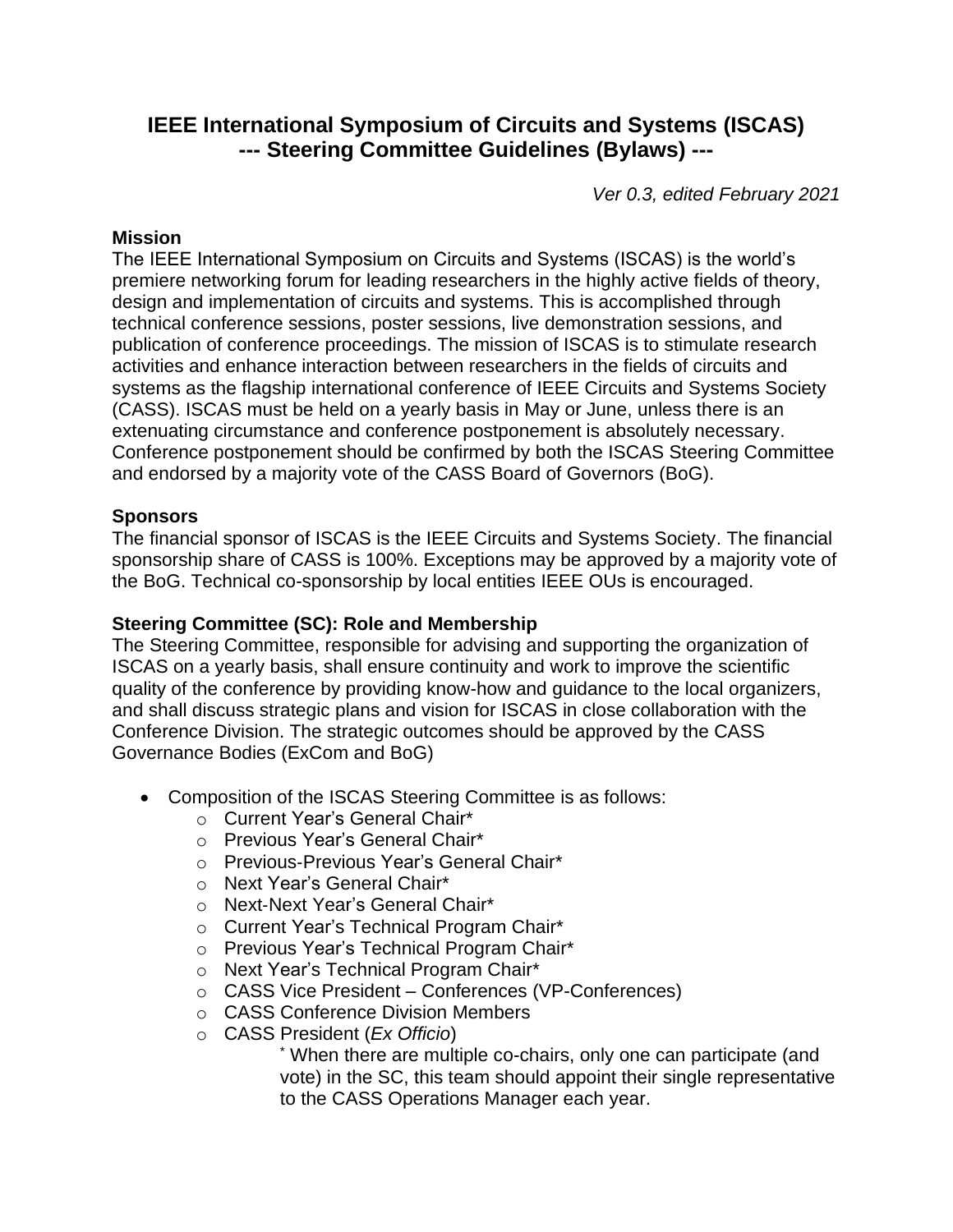- The ISCAS Steering Committee Chair is the CASS VP Conferences. Chairman role and duties:
	- $\circ$  Call for the meeting and submit the agenda
	- o Issue the annual Call for Proposals for ISCAS
	- o Organize the venue selection vote
	- o Communicate formally the final decision to the BoG for majority vote approval and to the bidders after BoG approval, if not approved by the BoG, it should be sent back to the Steering Committee for modification or another call.
- Conditions for maintaining SC Membership Status are:
	- o Contributing to ISCAS technically or administratively (attending the SC meetings, hosting the conference, chairing sessions, presenting papers & tutorials, etc.).
- Loss of SC Membership:
	- o No contribution to/participation in ISCAS for two (2) consecutive years is considered resignation.
- SC membership logistics
	- $\circ$  The SC shall meet throughout the year and annually at ISCAS to make future ISCAS site selection decisions. The meetings shall be organized by the current Chairman and VP-Conferences.

# **Role and duties of the Conference Division:**

The role of the Conference Division (CD) Members is to represent the Society within this body. The SC is responsible for providing strategic guidance to the structure and organization of ISCAS. Decision will be taken by the BoG after presentation by the CD members.

# **SC Meetings:**

The SC shall meet annually throughout the year and annually at ISCAS to make future ISCAS site selection decisions. The meetings shall be organized by VP – Conferences. Annual reports from upcoming ISCAS General Chairs will take place at these official meetings, these reports and feedback should be official agenda items of this body.

# **ISCAS Bid Packet Requirements**

- ISCAS organization should follow the IEEE INTERNATIONAL SYMPOSIUM FOR CIRCUITS AND SYSTEMS (ISCAS) ORGANIZING GUIDE and CASS Guidelines for Conference Organizers documents.
- Future ISCAS venues shall be selected four years in advance.
- The Call for Proposals to host an ISCAS should be issued by the SC Chairman to IEEE CASS membership in early January.
- SC will review and analyze the Expression of Interest, the full bid packet, and the final presentation.